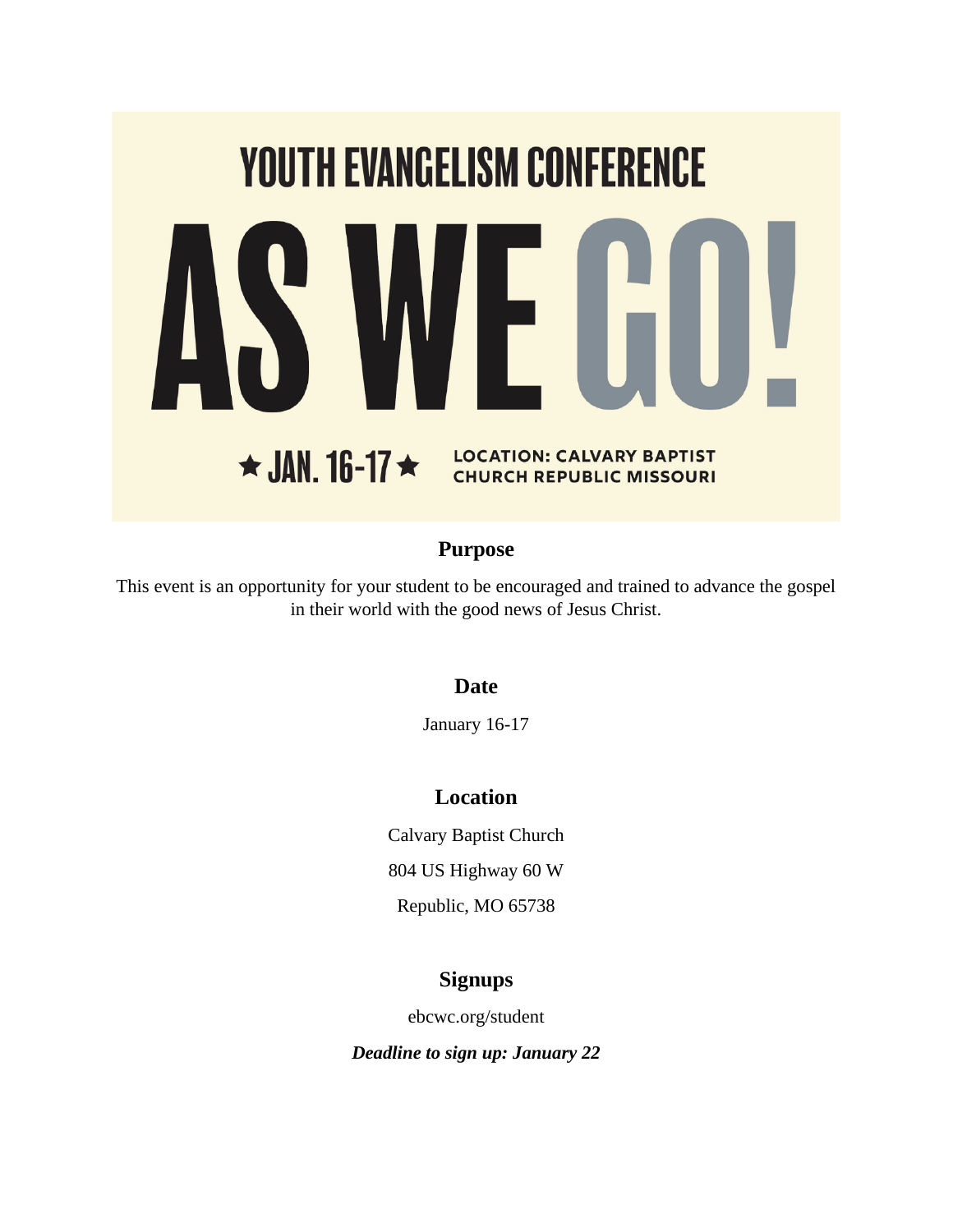### **Worship**

Chris Perstrope

### **Speaker**

Garrett Wagoner

#### **Packing List**

Bible

Notebook

Pens and Highlighter

Pillow and Sleeping Bag

Clothing for 1 day

PJ's

Jacket or Coat

Hat and Gloves

Comfortable Shoes

Hygiene Bag

Towel and Shower Shoes

#### **Important Details**

We recommend each student brings a Bible, notebook, and pen for worship and breakout sessions.

We will be staying overnight in the Republic/Springfield at a host church. This church is TBD. Sleeping arrangements will be split up into a guy's room and a girl's room. Adult sponsors will stay with the students to monitor behavior. Each adult sponsor will have been screened and approved by the church.

Please drop off your student at the time listed so we can be on time for the event. If your student needs a ride to Emmanuel or needs to be dropped off after the event, please let us know.